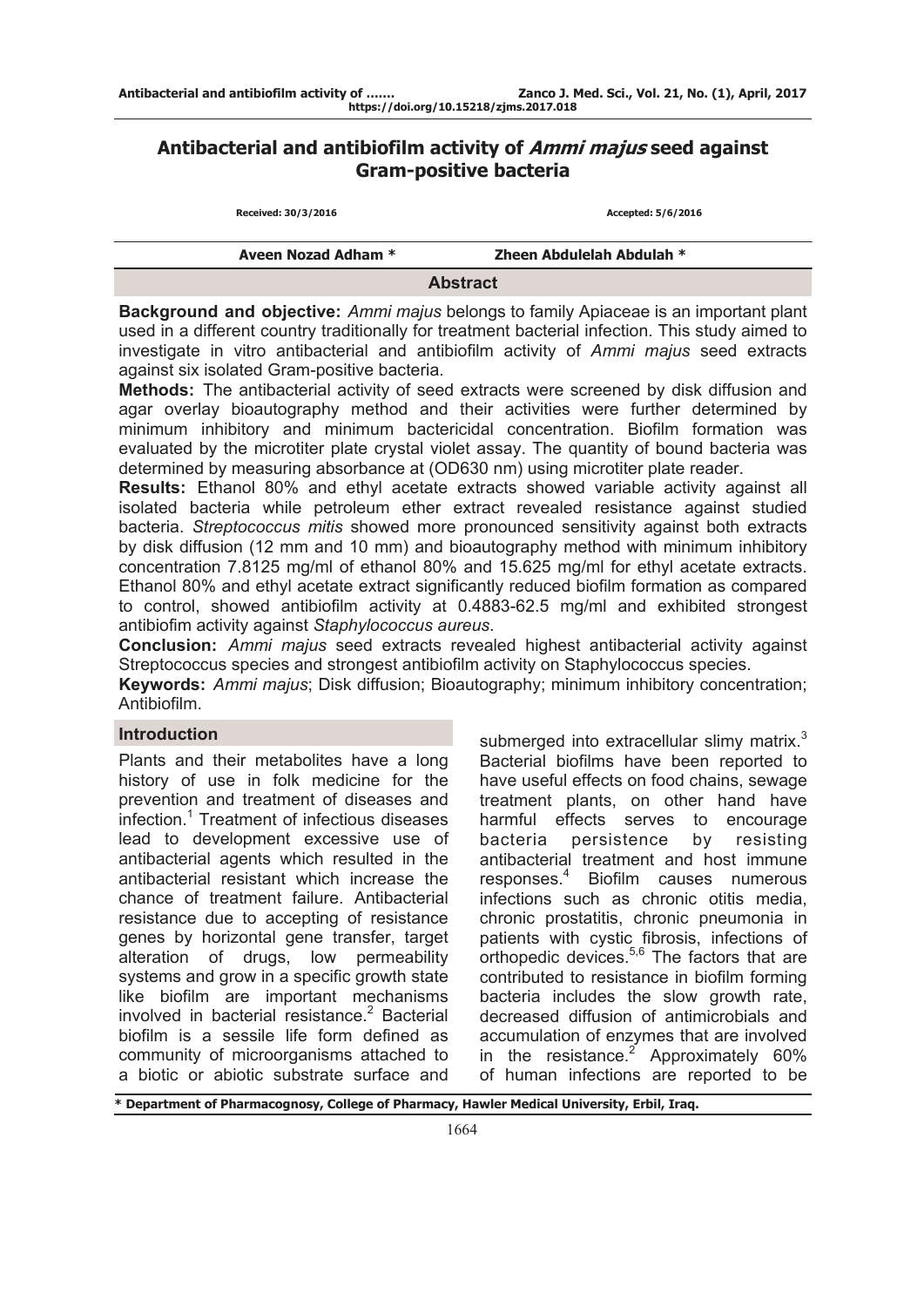**Antibacterial and antibiofilm activity of ……. Zanco J. Med. Sci., Vol. 21, No. (1), April, 2017 https://doi.org/10.15218/zjms.2017.018**

a result of biofilm formation on the human mucosa. As a result, lead to increased interest in the search to identify the alternatives therapy for microbial control<sup>7</sup> and almost exclusively focused on the effects of these against planktonic biofilm forms that are more resistant to antimicrobial agents and therefore more difficult to control.<sup>8</sup> Some plants have been reported to be able to prevent the formation of biofilm in some bacteria such as *Staphylococcus epidermidis, Staphylococcus aureus, Staphylococcus auricularis, Streptococcus mitis, Streptococcus*  salivarius, Streptococcus pneumoniae.<sup>9-11</sup> Among plants of the *Apiaceae*, family *Ammi majus* native to northern Africa, southern Europe, western Asia and India. The fruit laterally compressed, oblong, mericarps of the cremocarp separated by a carpophore. Seed small, pendulous, albuminous.<sup>12</sup> The seed contains furanocoumarins, flavonoids, phenolic acid and other constituents. $13,14$  The plant is reported to possess antimicrobial, antischistosomal, anti-inflammatory, antioxidant and antitumor activities.<sup>14-16</sup> To our knowledge and from searching literature, there are only a few studies on antibacterial activity and no study on antibiofilm activity of *Ammi majus* seed. This study aimed to investigate in vitro antibacterial activity and for the first time the antibiofilm activity of *Ammi majus* seed extracts against six isolated Gram-positive bacteria.

### **Methods**

### **Materials**

Petroleum ether, ethyl acetate, and ethanol from Scharlab S.L. (Spain), Muller Hinton agar, Blood agar, Nutrient agar, Nutrient broth (Merck Co. Germany). 0.1 % (v/w) Crystal Violet (Sigma-Aldrich, Germany), Dimethylthiazolyl diphenyl tetrazolium bromide (MTT) (Taizhou xi Anju pharma.co., China).

### **Sample collection and extraction**

The fresh seed of *Ammi majus* was collected during July 2014 from Kurdistan region, Iraq, washed with distilled water

and shade dried for 15 days, coarsely powdered and stored in moisture proof and light proof bottles at 6  $^{\circ}$ C until used. The identity of the plant was confirmed by the Department of Pharmacognosy, College of Pharmacy, Hawler Medical University. The 100 gm powdered seed was extracted with petroleum ether using ultrasonic (LUC-405, Korea) assisted extractor for 1h at 40  $^{\circ}$ C  $^{17}$ then filtered. The residual plant materials were dried and re-extracted with ethanol 80 % for 1 h after filtration that yielded an extract which was after drying half of it dissolved in 10 ml (5N) HCl and refluxed for 1 hour. Liquid-liquid fractionation using ethyl acetate (10 x 3 ml) resulted in an ethyl acetate fraction on drying in vacuum the three fraction used for evaluation of the antibacterial and antibiofilm activity.

# **Microorganisms and inoculums preparation**

The antibacterial activity of seed extracts was assessed against 6 Gram-positive bacteria which include *Staphylococcus epidermidis, Staphylococcus aureus, Staphylococcus auricularis, Streptococcus mitis, Streptococcus salivarius, Streptococcus pneumoniae.* The isolated pathogenic bacteria from urine were used in this work identified and confirmed by morphological studies and by using biochemical tests in the Microbiological Laboratory of the Biological Department, College of Education, Salahadin University. All bacteria were grown on Muller Hinton and Blood agar at  $37^{\circ}$ C for 24 h, then stored at 4  $\mathrm{°C}$  until used. Individual pure colonies from each isolated plate were transferred to 10 ml Nutrient broth media. The study approved by the ethics committee of College of Pharmacy, Hawler Medical University, Erbil, Iraq.

## **Determination of antibacterial activity Agar disc diffusion method**

The agar disc diffusion method<sup>18</sup> was employed to determine the antibacterial activities of petroleum ether, ethanol 80 % and ethyl acetate extracts of *Ammi majus* seed against 6 Gram-positive bacteria. The bacterial cultures were first grown on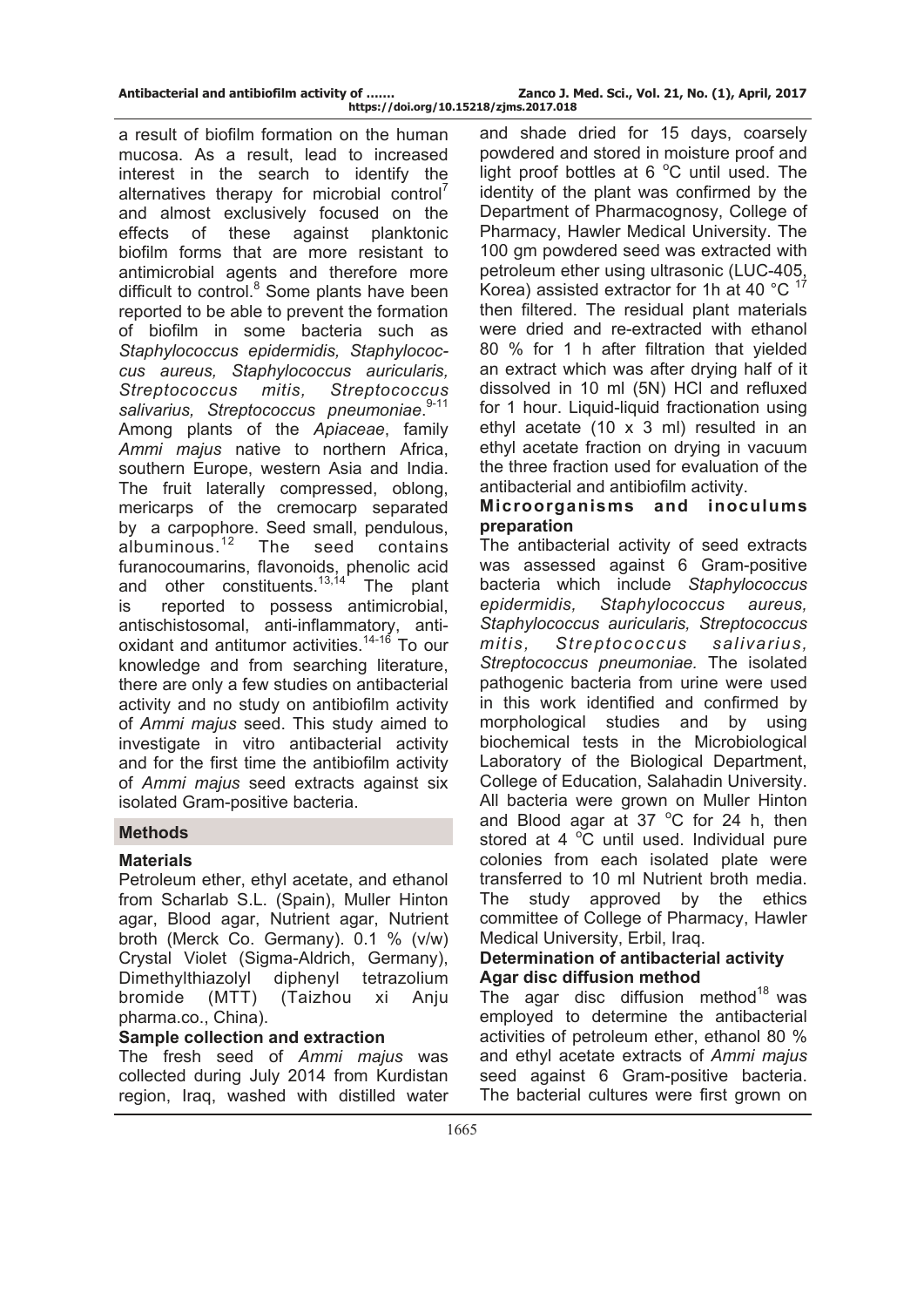Nutrient and blood agar plates at 37 °C for 18 to 24 h. One or several colonies of the respective bacteria were transferred into normal saline and adjusted to 0.5 McFarland turbidity standards. The inocula of the respective bacteria were streaked on Muller Hinton agar plates using a sterile swab and were then dried at 37 °C during 15 min. A sterile filter disc having 6 mm of diameter were soaked in different concentration 250, 125 and 62.5 mg/ml of each extract separately was placed at the surface of Muller-Hinton agar plates. The plates were incubated for  $24$  h at  $37^{\circ}$ C, following incubation the plates were observed. The antibacterial activity was evaluated by measuring the clear zone surrounding the Whatman paper. Standard discs of the antibiotic azithromycin were applied as positive antibacterial controls.

### **Agar overlay bioautography method**

A thin layer chromatography (TLC) was used to separate bioactive constituents of ethanol 80 % and ethyl acetate extracts. 200 μL both ex-tracts were applied on pre-coated silica gel GF254 TLC plate (Merck), the best solvent system was applied for bioautography was Toluene: ethyl acetate: formic acid: water (10: 80: 2.5: 2.5) and dried for complete removal of solvents, then overlaid by Muller Hinton agar seed-ed with an overnight culture of isolated bacteria. The plate was incubated at 37  $\degree$ C for 24 hours after that sprayed with an aqueous solution of 2 mg/ml dimethyl thiazolyl diphenyl tetrazolium bromide (MTT). The areas of inhibition were pale or yellow on a purple colored background.<sup>19</sup>

#### **Determination of minimal inhibitory and minimal bactericidal concentration**

The minimal inhibitory concentration (MIC) of *Ammi majus* extracts against each isolated bacteria was determined using broth microdilution assay as modified briefly, two-fold serial dilutions of ethanol 80 % and ethyl acetate extracts were prepared with Nutrient broth at a total volume of 100 μl per well in the 96-well plates. They started from the lowest

concentrations of each extract 62.5 mg/ml. The microtiter plate wells were inoculated with 10 μl of 0.5 McFarland for each bacteria per well. After overnight incubation at 37 °C appropriate conditions, absorbance was measured at 490 nm using a microtiter plate reader ( ELX800 Biotech USA ) to assess the cell growth. The negative control consisted of Nutrient broth and bacterial cell suspension without the extract. Blank control contained only the medium. The MIC endpoint was defined as the lowest concentration of the test agent that completely inhibited growth or produced at least 90% reduction of absorbance in comparison to the negative control. All experiments were performed in triplicate and the average values were reported as MIC. The minimal bactericidal concentration (MBC) was defined as the lowest concentration of wells that did not allow visible growth when 10 μl of the well contents was placed on agar and grown 24 hours at 37 °C in appropriate conditions.<sup>20</sup>

**Determination of antibiofilm activity**

The effect of *Ammi majus* seed extracts on biofilm formation of each isolated pathogen *Staphylococcus epidermidis, Staphylococcus aureus, Staphylococcus auricularis, Streptococcus mitis, Streptococcus salivarius, Streptococcus pneumoniae* was examined using the modified crystal violet assay method. $21$ Twofold serial dilutions of plant extract were made in sterile 96 flat wells microtiter plates containing 100 μl of Nutrient broth per well. The tested concentration ranged from (0.4883-62.5) mg/ml for ethanol 80 % and ethyl acetate fraction. A 10 μl of fresh bacterial suspension adjusted with (0.5 McFarland) was added to each well. Positive control (bacterial suspension in broth) and negative control (extract in broth). Following incubation at 37 °C for 24 hours, the content of each well was gently removed and unbound bacterial cells were removed from all wells by washing three times with 200 μl of sterile distilled water, stained with 0.1% crystal violet and incubated at the room temperature for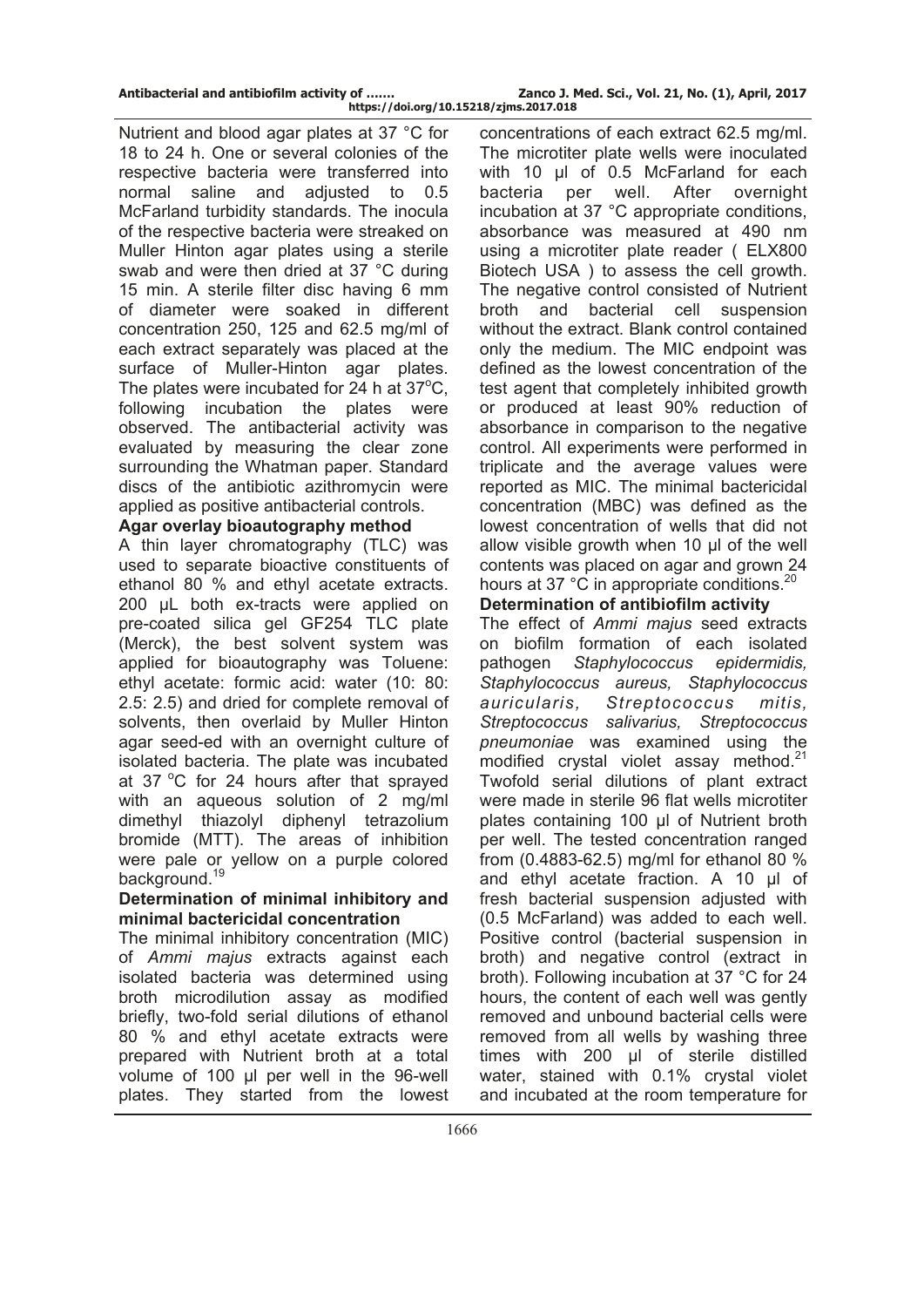30 minutes. Excess stain was removed thorough washing with distilled water and plates were fixed with 200 μl of ethanol 70 % for recording absorbance at 630 nm using an ELISA microplate reader.

#### **The inhibition percentage of biofilm was calculated by the formula<sup>21</sup>**

Percentage of biofilm inhibition = (Control OD630 nm–Test OD630 nm) / Control OD630 nm) x 100

#### **Statistical analysis**

Anti-biofilm and anti-bacterial activity data were obtained in triplicate and the results analyzed statistically by ANOVA using the statistical package for the social sciences (version 17.0). A *P* value of ≤0.05 was considered to indicate statistical significance.

80% and ethyl acetate extracts of *Ammi majus* seed evaluated for their antibacterial activity by disc diffusion assay are presented in Table 1. All isolated Gram-positive pathogen revealed completely resistance to petroleum ether extract while susceptible to ethanol 80 % and ethyl acetate extracts of *Ammi majus* seed with variable degrees of inhibition zones. The diameter inhibition zone of ethanol 80% and ethyl acetate extract at 62.5 mg/ml ranged from (5-12 mm) and (3-10 mm) with the highest activity against *Streptococcus mitis*, along with MIC and MBC value for both extracts ranged from (3.9063- 15.625 mg/ml) and (7.8125-31.25 mg/ml) respectively showed in Table 2. **Results** 

#### **Antibacterial activity of seed extracts**

In present work petroleum ether, ethanol

**Table 1:** Diameter inhibition zone of *Ammi majus* seed extracts against Gram positive bacteria (Mean±SD).

| <b>Extract</b>                       |     | PE (mg/ml) |      |                       | E 80% (mg/ml)        |            | $E$ a (mg/ml) |             |             |          |
|--------------------------------------|-----|------------|------|-----------------------|----------------------|------------|---------------|-------------|-------------|----------|
| <b>Bacteria</b>                      | 250 | 120        | 62.5 | 250                   | 125                  | 62.5       | 250           | 125         | 62.5        | Azi      |
| <b>Staphylococcus</b><br>epidermidis | R   | R          | R    | $12\pm0.015$          | 10 <sub>±</sub> 0.27 | 7±0.980    | 8±0.034       | 5±0.118     | 3±0.211     | 32±0.209 |
| <b>Staphylococcus</b><br>aureus      | R   | R          | R    | 10 <sub>±</sub> 0.067 | 9±0.300              | $7 + 1.33$ | 10±0.012      | 7±0.044     | 5±0.580     | 35±1.03  |
| <b>Staphylococcus</b><br>auricularis | R   | R          | R    | $14\pm0.146$          | 10±0.01              | $8+0.980$  | 15±0.150      | $9+0.203$   | 7±0.123     | 46±0.315 |
| <b>Streptococcus</b><br>mitis        | R   | R          | R    | 20±0.122              | $15+018$             | $12+0.13$  | 16±0.220      | $14\pm0.01$ | 10±0.01     | 30±0.231 |
| <b>Streptococcus</b><br>salivarius   | R   | R          | R    | 10±0.201              | 7±0.267              | 5±0.014    | 12±0.032      | 7±0.201     | 5±0.380     | 12±0.197 |
| <b>Streptococcus</b><br>pneumoniae   | R   | R          | R    | 14±0.176              | $8+0.139$            | 7±0.056    | $10+0.071$    | 6±0.030     | $4\pm0.087$ | 30±0.200 |

PE: Petroleum ether; E80 %: Ethanol 80 %; Ea: Ethyl acetate extract ; R: Resistance; Azi: Azithromycin

| Table 2: Minimum inhibitory and minimum bactericidal concentration of Ammi majus seed |  |  |
|---------------------------------------------------------------------------------------|--|--|
| extracts against Gram-positive bacteria.                                              |  |  |

|                                   |        | MIC (mg/ml) | MBC (mg/ml) |        |  |  |
|-----------------------------------|--------|-------------|-------------|--------|--|--|
| <b>Bacteria</b>                   | E80%   | Еa          | E80%        | Еa     |  |  |
| Staphylococcus epidermidis        | 7.8125 | 7.8125      | 15.625      | 15.625 |  |  |
| <b>Staphylococcus aureus</b>      | 15.625 | 15.625      | 31.25       | 31.25  |  |  |
| <b>Staphylococcus auricularis</b> | 7.8125 | 3.9063      | 15.625      | 15.625 |  |  |
| <b>Streptococcus mitis</b>        | 7.8125 | 15.625      | 15.625      | 31.25  |  |  |
| <b>Streptococcus salivarius</b>   | 3.9063 | 15.625      | 7.8125      | 31.25  |  |  |
| Streptococcus pneumoniae          | 7.8125 | 15.625      | 15.625      | 31.25  |  |  |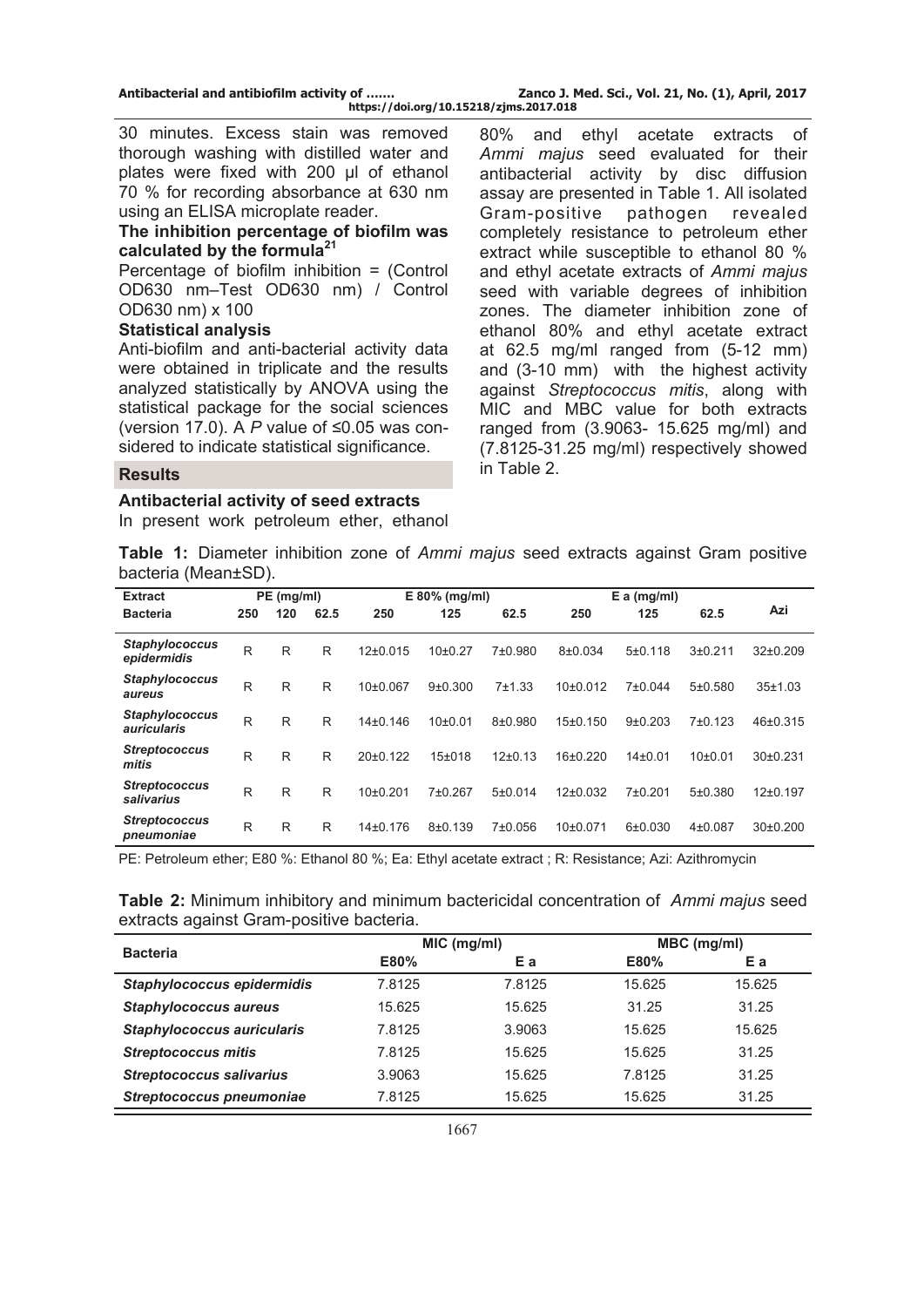The results of agar overlay bioautography showed the presence of one or more active constituents in seed extracts responsible for antibacterial activity (Figure 1). In ethanol 80 % extract four constituents were found to be active ethanol 80 % extract (E80%) 1-4 with retardation factor values 0.9, 0.8, 0.6 and 0.5, respectively. Constituent E80% 1 showed activity against *Staphylococcus epidermidis, Staphylococcus aureus, and Streptococcus salivarius*. Constituent E80% 2 showed activity against all isolated bacteria except *Staphylococcus auricularis*. Constituent E80% 3 showed activity against *Staphylococcus aureus, Staphylococcus auricularis and Streptococcus pneumoniae.*  Constituent E80% 4 showed activity against *Staphylococcus auricularis*, *Streptococcus mitis*, *Streptococcus salivarius.* In ethyl acetate extract three constituents ethyl acetate extract (Ea) 1, Ea 2 and Ea 3 at retardation factor values 0.8, 0.6 and 0.35 respectively were found to be active. Constituent Ea 1 showed a zone of inhibition against all isolated bacteria, while Ea 2 and Ea 3 were found only active against *Streptococcus mitis.*



E80%: Ethanol 80%; Ea: Ethyl acetate extracts

**Figure 1:** Bioautogram plates of ethanol 80% and ethyl acetate extracts against A. *Staphylococcus epidermidis* B. *Staphylococcus aureus* C. *Staphylococcus auricularis* D. *Streptococcus mitis* E. *Streptococcus salivarius* F. *Streptococcus pneumonia.*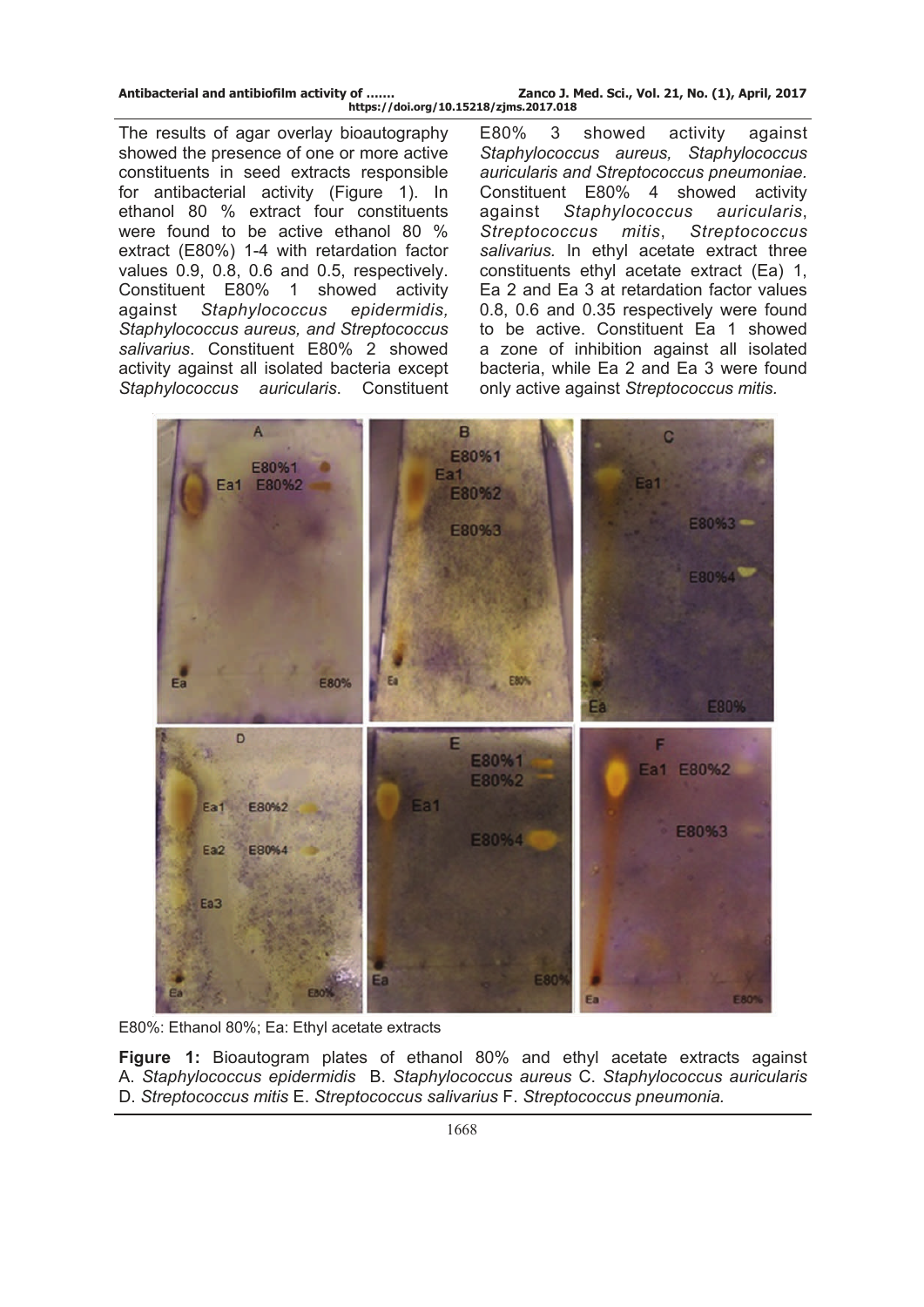**Antibacterial and antibiofilm activity of ……. Zanco J. Med. Sci., Vol. 21, No. (1), April, 2017 https://doi.org/10.15218/zjms.2017.018**

#### **Anti-biofilm activity of seed extracts**

The antibiofilm activity of ethanol 80% and ethyl acetate seed extracts showed a significant reduction in the biofilm at different concentration ranged from 0.4883-62.5 mg/ml against six isolated bacteria were monitored by assaying crystal violet dye and the reduction in cell attachment was measured by a microplate reader. The inhibition of biofilm formation increased with increasing concentration (Table 3 and 4).

| <b>Table 3:</b> Antibiofilm activity of ethanol 80% extract against Gram-positive bacteria. |  |  |  |
|---------------------------------------------------------------------------------------------|--|--|--|
|---------------------------------------------------------------------------------------------|--|--|--|

|                       | Percentage biofilm inhibition |                |               |            |      |                       |               |           |               |                         |             |               |  |
|-----------------------|-------------------------------|----------------|---------------|------------|------|-----------------------|---------------|-----------|---------------|-------------------------|-------------|---------------|--|
| <b>Ethanol</b><br>80% |                               | St.epidermidis |               | St. aureus |      | St. auricularis       |               | S. mitis  |               | S.salivarius            |             | S. pneumoniae |  |
| extract               | $\frac{0}{0}$                 | P<br>value     | $\frac{0}{0}$ | P<br>value | $\%$ | $\mathsf{P}$<br>value | $\frac{0}{0}$ | $P$ value | $\frac{0}{0}$ | $\overline{P}$<br>value | $\%$        | $P$ value     |  |
| Control               | 0                             |                | 0             |            | 0    |                       | 0             |           | 0             |                         | $\mathbf 0$ |               |  |
| 0.4883                | 14.9                          | 0.041          | 50.7          | 0.019      | 1.8  | 0.049                 | 2.9           | 0.033     | 7             | 0.043                   | 3           | 0.02          |  |
| 0.9766                | 17.7                          | 0.035          | 55.5          | 0.046      | 24.5 | 0.026                 | 7.5           | 0.025     | 37.7          | 0.032                   | 12.6        | 0.036         |  |
| 1.9531                | 21.5                          | 0.029          | 61.9          | 0.039      | 28.1 | 0.037                 | 21.3          | 0.045     | 46.5          | 0.048                   | 16.6        | 0.015         |  |
| 3.9063                | 29.9                          | 0.036          | 65            | 0.047      | 31.8 | 0.017                 | 31.1          | 0.028     | 48.2          | 0.018                   | 31.3        | 0.04          |  |
| 7.8125                | 41.1                          | < 0.001        | 80.9          | < 0.001    | 66.3 | < 0.001               | 33.4          | < 0.001   | 51.7          | < 0.001                 | 35.3        | < 0.001       |  |
| 15.625                | 48.5                          | < 0.001        | 87.3          | < 0.001    | 75.4 | < 0.001               | 35.4          | < 0.001   | 57            | < 0.001                 | 41.4        | < 0.001       |  |
| 31.25                 | 59.8                          | < 0.001        | 92            | < 0.001    | 78.1 | < 0.001               | 44.9          | < 0.001   | 60.5          | < 0.001                 | 75.2        | < 0.001       |  |
| 62.5                  | 71.9                          | < 0.001        | 95.2          | < 0.001    | 81.8 | < 0.001               | 55.4          | < 0.001   | 70.1          | < 0.001                 | 89.8        | < 0.001       |  |

*P* value represents the comparisons between control and different concentrations

| Table 4: Antibiofilm activity of ethyl acetate extract against Gram-positive bacteria. |  |
|----------------------------------------------------------------------------------------|--|
|                                                                                        |  |

|                                                                                |               |                |      | Percentage biofilm inhibition |               |                         |               |            |               |                         |             |                  |  |
|--------------------------------------------------------------------------------|---------------|----------------|------|-------------------------------|---------------|-------------------------|---------------|------------|---------------|-------------------------|-------------|------------------|--|
| Ethyl<br>acetate<br>extract                                                    |               | St.epidermidis |      | St. aureus                    |               | St. auricularis         |               | S. mitis   |               | S.salivarius            |             | S.<br>pneumoniae |  |
|                                                                                | $\frac{0}{0}$ | $P$ value      | $\%$ | $P$ value                     | $\frac{0}{0}$ | $\overline{P}$<br>value | $\frac{0}{0}$ | P<br>value | $\frac{0}{0}$ | $\overline{P}$<br>value | $\%$        | P<br>value       |  |
| Control                                                                        | $\mathbf 0$   |                | 0    |                               | $\mathbf 0$   |                         | $\mathbf 0$   |            | $\mathbf 0$   |                         | $\mathbf 0$ |                  |  |
| 0.4883                                                                         | 7.4           | 0.04           | 4.9  | 0.019                         | 32.7          | 0.032                   | 11.5          | 0.029      | 12.6          | 0.031                   | 6.8         | 0.021            |  |
| 0.9766                                                                         | 16.8          | 0.017          | 10.8 | 0.044                         | 50            | 0.02                    | 14.4          | 0.03       | 17.4          | 0.04                    | 11.8        | 0.033            |  |
| 1.9531                                                                         | 20.5          | 0.027          | 22.8 | 0.03                          | 50.9          | 0.04                    | 18.4          | 0.01       | 23.3          | 0.025                   | 18          | 0.03             |  |
| 3.9063                                                                         | 23.3          | 0.020          | 71   | 0.027                         | 51.8          | 0.023                   | 23.3          | 0.048      | 33            | 0.037                   | 29.2        | 0.019            |  |
| 7.8125                                                                         | 31.7          | 0.016          | 72.2 | 0.046                         | 55.4          | 0.039                   | 27.9          | 0.027      | 39.8          | 0.02                    | 44          | 0.049            |  |
| 15.625                                                                         | 52.3          | < 0.001        | 78.3 | < 0.001                       | 68.1          | < 0.001                 | 38.4          | < 0.001    | 55.3          | < 0.001                 | 57.7        | < 0.001          |  |
| 31.25                                                                          | 63.5          | < 0.001        | 90.3 | < 0.001                       | 87.2          | < 0.001                 | 44.3          | < 0.001    | 71.8          | < 0.001                 | 62.7        | < 0.001          |  |
| 62.5                                                                           | 73.8          | < 0.001        | 93.9 | < 0.001                       | 90            | < 0.001                 | 59.3          | < 0.001    | 87.3          | < 0.001                 | 85.7        | < 0.001          |  |
| Duelus represente the comparisons hetween septral and different conseptrations |               |                |      |                               |               |                         |               |            |               |                         |             |                  |  |

*P* value represents the comparisons between control and different concentrations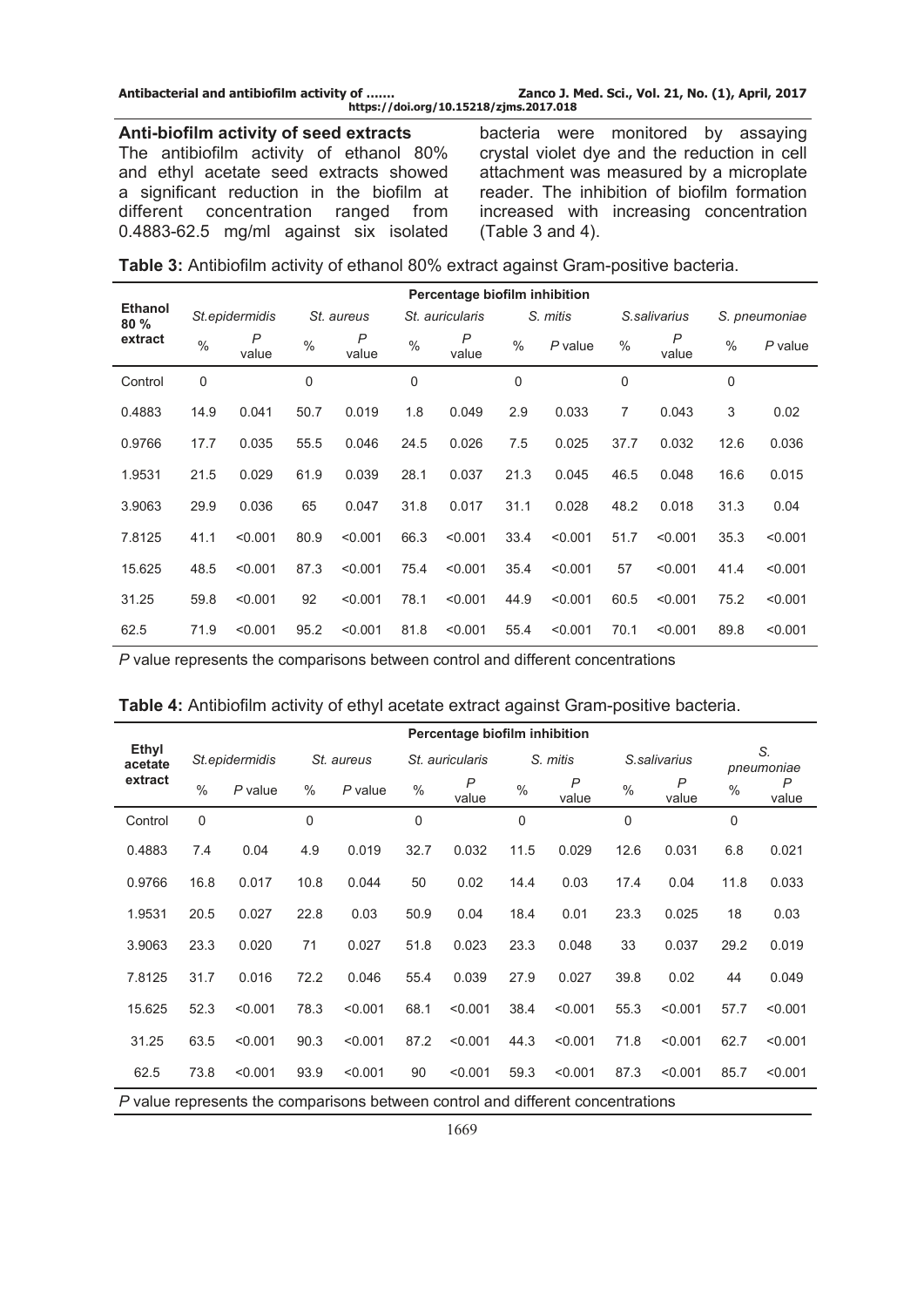#### **Discussion**

This study included evaluation three *Ammi majus* seed extracts against 6 Gram-positive bacteria to determine their antibacterial and antibiofilm activities. Results of the antibacterial activity study demonstrated that ethanol 80% extract showed higher activity than ethyl acetate extract against bacterial species. In a comparison of microbial sensitivity to both extracts by disk diffusion assay, Streptococcus species presented more pronounced sensitivity to ethanol 80% and ethyl acetate extracts than Staphylococcus species. Petroleum ether extract did not show activity against 6 Gram-positive bacteria even at maximum concentration 250 mg/ml, while ethanol 80% and ethyl acetate extract exhibited activity even at minimum concentration 62.5 mg/ml and more pronounced inhibition against *Streptococcus mitis* while the lowest inhibition for ethanol 80% extract was 5 mm against *Streptococcus salivarius* and for ethyl acetate extract was 3 mm against *Staphylococcus epidermidis* (Table 1). This may be because the bacterial inhibition can vary with plant extracts, the solvent used for extraction and the organism to be tested.22 The antibacterial activity of ethanol 80% and ethyl acetate extract against *Staphylococcus epidermidis* and *Staphylococcus aureus* in agreement with the result recorded by other works, $23$  while in contrast with the same study about petroleum ether extract activity against same bacteria. The antibacterial activity of ethanol 80% and ethyl acetate extract against *Staphylococcus auricularis, Streptococcus mitis, Streptococcus salivarius, Streptococcus pneumoniae* has not been previously described. In this study, bioautography is an important and easy way for determination bioactive constituents responsible for antibacterial activity even in a complex matrix which is found in seed extracts. The bioautography assay was performed for extracts showed antibacterial activity by disk diffusion method, applied to 6 Gram-positive

bacteria and microbial growth inhibition appeared as pale or yellow zones around constituents with antibacterial activity against a violet background. In ethanol 80% extract constituent E80% 2 showed activity against five isolated bacteria while E80% 1, 3 and 4 which revealed activity only against three bacteria. All isolated bacteria showed sensitivity to constituent Ea 1 of ethyl acetate extract but *Staphylococcus aureus* and *Streptococcus mitis* showed more pronounced sensitivity in comparison to other bacteria (Figure 1). The MIC value of the extracts were assessed visually and by microtiter plate reader methods in order to minimize error and the lowest MIC value was 3.9063 for ethanol 80 % extract with MBC 7.8125 mg/ml against *Streptococcus salivarius,*  also for ethyl acetate extract against *Staphylococcus auricularis* with MBC 15.625 mg/ml (Table 2). Surprisingly, ethanol 80% and ethyl acetate extract have larger inhibition zones against *Streptococcus mitis* and lowest MIC value against *Streptococcus salivarius and Staphylococcus auricularis*; this may be due to the presence of bioactive constituents in extract which is difficult to spread on the agar surface, but when they are diluted in broth showed a high antibacterial activity. Most of the plant have been studied for their activity against bacterial infection for the development of new antimicrobial agents but few plant extract has been investigated for their antibiofilm activity and antibiofilm activity of *Ammi majus* seed has not been reported previously. The study was only conducted on the extracts demonstrating activity to the isolated bacteria. Results indicated that both extracts showed significant inhibition of biofilm *P<0.05* at concentration 0.4883 mg/ml against isolated bacteria whereas after 3.9063 mg/ml showed significant reduction of biofilm formation with *P <0.001* for ethanol 80% extract. Seed extracts exhibited stronger antibiofilm activity against Staphylococcus species than Streptococcus species. Staphylococci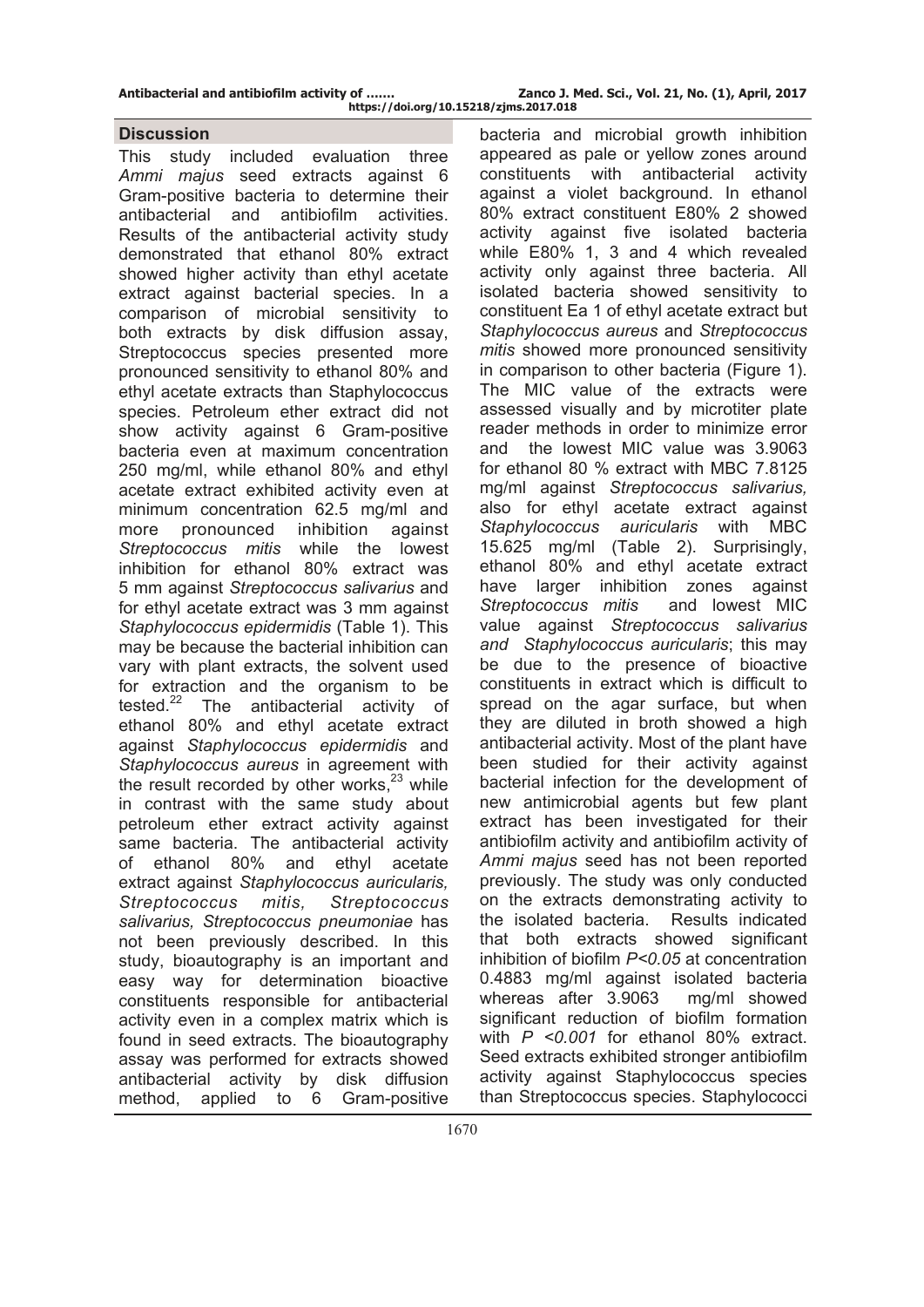have the ability to form biofilms on an implanted medical device or damaged tissues and these biofilms are difficult to eradicate. $21$  The highest antibiofilm activity documented for ethanol 80% extract 95.2% and ethyl acetate extract 93.9% against *Staphylococcus aureus*, while the lowest documented for ethanol 80 % extract 55.4 % and ethyl acetate extract 59.3% against *Streptococcus mitis* (Table 3 and 4)*.* However, none of the extracts was able to inhibit biofilm formation completely this may be due to solubility and diffusion of phytochemical constituents in agar media. The antibiofilm activity of the seed extracts against Streptococcal and Staphylococcal species may be an important tool for decrease microbial colonization on the surfaces and the epithelial mucosa which is main causes of infections by interrupting the release of the adhesion compound lipoteichoic acid from the cell surface,  $24$  or alteration of bacterial gene expression could be mediated the anti-biofilm action.<sup>25</sup> As a result concluded that the antibacterial and antibiofilm activity of *Ammi majus* seed due to their bioactive constituent present in it because phenolic acid, terpenes, tannin and flavonoids 10,26-29 were found to exhibit marked antibacterial and antibiofilm activity.

### **Conclusion**

As a result concluded that during use of a different solvent for extraction of active constituents ethanol 80% extract showed higher activity than ethyl acetate extract against bacterial species, *Ammi majus* seed extracts revealed highest antibacterial activity against *Streptococcus species*  and strongest antibiofilm activity on *Staphylococcus species*. A number of constituents (Ea 1-3 and E80 % 1-4) revealed their activity by agar overlay method and future works were suggested for isolation and identification each of these constituents responsible for antibacterial activity by using a different instrument like TLC, HPLC, IR, NMR, etc.

#### **Conflicts of interest**

The authors report no conflicts of interest.

#### **References**

- 1. Guarrera PM. Traditional phytotherapy in Central Italy (Marche, Abruzzo, and Latium). Fitoterapia 2005; 76:1–25.
- 2. Høiby N, Bjarnsholt T, Givskov M, Molin S, Ciofu O. Antibiotic resistance of bacterial biofilms. Int J Antimicrob Agents 2010; 35(4):322–32.
- 3. Hugo WB, Russell AD. Pharmaceutical Microbiology, 7<sup>th</sup> edn. USA: Blackwell publishing company; 2004. p. 3–38.
- 4. Parsek M, Greenberg. Socio microbiology: the connections between quorum sensing and biofilms. Trends in Microbiol 2004; 13:3–27.
- 5. Roland PS. Chronic suppurative otitis media: a clinical overview. Ear Nose Throat J 2002; 81:8  $-10.$
- 6. Head NE, Yu HW. Cross-sectional analysis of clinical and environmental isolates of Pseudomonas aeruginosa: Biofilm formation, virulence and genome diversity. Infect Immun 2004; 72:133–44.
- 7. Essawi T, Srour M. Screening of some Palestinian medicinal plants for antibacterial activity. J Ethnopharmacol 2000; 70:343–9.
- 8. Knetsch MLW, Koole LH. New strategies in the development of antimicrobial coatings: the example of increasing usage of silver and silver nanoparticles. Polym 2011; 3:340–66.
- 9. Sagar S, Kaistha DS. Virulence profile of an emerging coagulase negative Staphylococcus auricularis NC clinical isolate. J Pure Appl Microbiol 2011; 5(2):787–92.
- 10. Nostro A, Roccaro AS, Bisignano G, Marino A, Cannatelli MA, Pizzimenti FC et al. Effects of oregano, carvacrol, and thymol on Staphylococcus aureus and Staphylococcus epidermidis biofilms. J Med Microbiol 2007; 56(4):519–23.
- 11. [Standar](http://www.ncbi.nlm.nih.gov/pubmed/?term=Standar%20K%5Bauth%5D) K, [Kreikemeyer](http://www.ncbi.nlm.nih.gov/pubmed/?term=Kreikemeyer%20B%5Bauth%5D) B, [Redanz](http://www.ncbi.nlm.nih.gov/pubmed/?term=Redanz%20S%5Bauth%5D) S[,](http://www.ncbi.nlm.nih.gov/pubmed/?term=M%26%23x000fc%3Bnter%20WL%5Bauth%5D)  [Münter](http://www.ncbi.nlm.nih.gov/pubmed/?term=M%26%23x000fc%3Bnter%20WL%5Bauth%5D) LW, [Laue](http://www.ncbi.nlm.nih.gov/pubmed/?term=Laue%20M%5Bauth%5D) M, [Podbielski](http://www.ncbi.nlm.nih.gov/pubmed/?term=Podbielski%20A%5Bauth%5D) A. Setup of an in vitro test system for basic studies on biofilm behavior of mixed-species cultures with dental and periodontal pathogens. PLOS One 2010; 5(10):1–14.
- 12. Central Council for Research in Unani Medicine. Standardization of single drugs of Unani medicine – Part I. New Delhi, Ministry of Health and Family Welfare; 1987. p. 182–4.
- 13. Saeed MA, Khan F Z. Studies on the contact dermatitis properties of Indigenous Pakistani medicinal Plants. J Faculty Pharm Gazi Univer 1994; 11(1):17–24.
- 14. Lin J, Zhan SM, Wu K, Willett WC, Fuchs CS, Giovannucci E. Flavonoid intake and colorectal cancer in men and women. Am J Epidemiol 2006; 164:644–51.
- 15. Abdulla WA. Preliminary studies on the anti-schistosomal effect of Ammi majus L. Egypt J Bilharziasis 1978; 4:19–26.